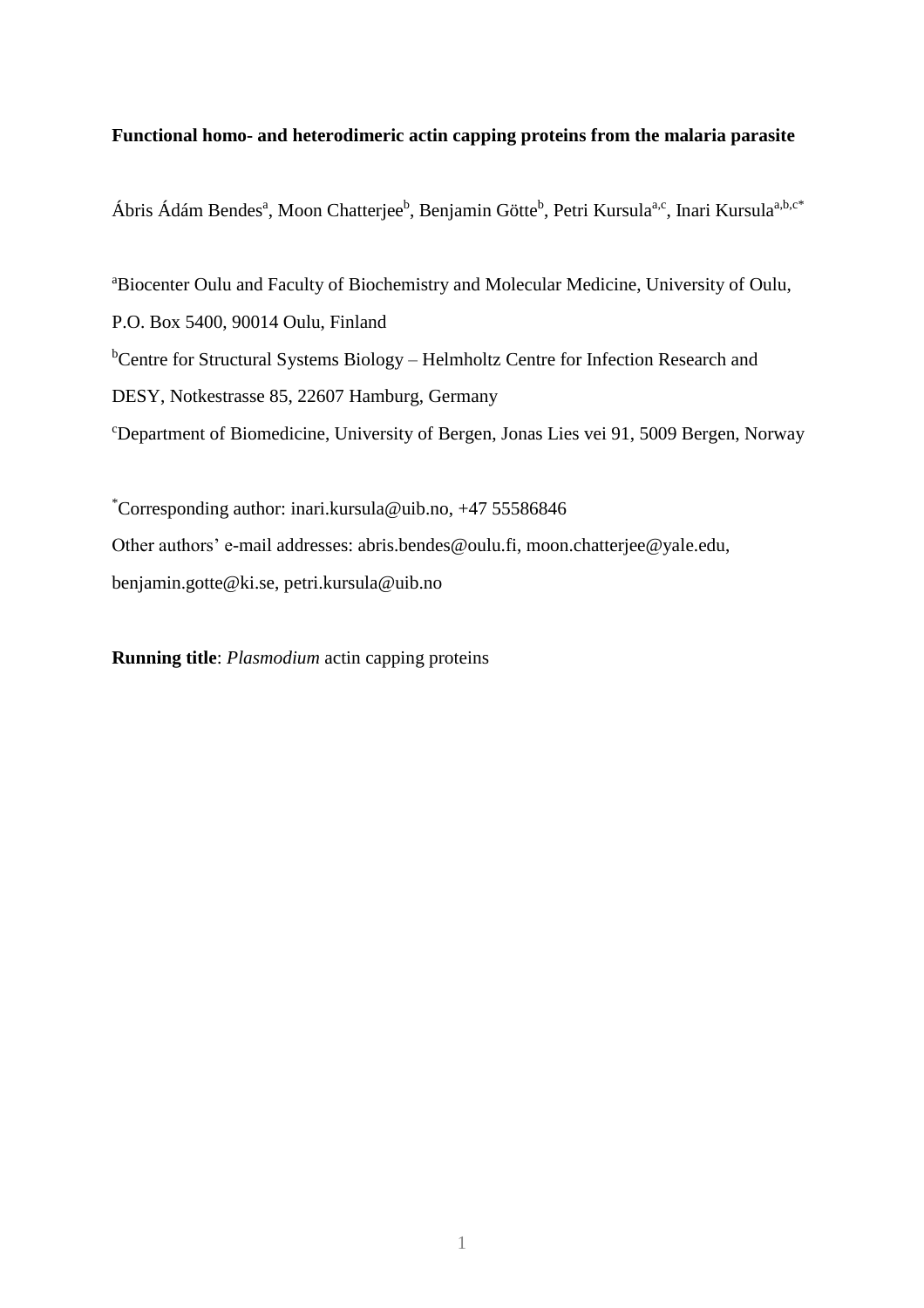## **ABSTRACT**

Actin capping proteins belong to the core set of proteins minimally required for actin-based motility and are present in virtually all eukaryotic cells. They bind to the fast-growing barbed end of an actin filament, preventing addition and loss of monomers, thus restricting growth to the slow-growing pointed end. Actin capping proteins are usually heterodimers of two subunits. The *Plasmodium* orthologs are an exception, as their α subunits are able to form homodimers. We show here that, while the  $\beta$  subunit alone is unstable, the  $\alpha$  subunit of the *Plasmodium* actin capping protein forms functional homo- and heterodimers. This implies independent functions for the  $\alpha\alpha$  homo- and  $\alpha\beta$  heterodimers in certain stages of the parasite life cycle. Structurally, the homodimers resemble canonical  $\alpha\beta$  heterodimers, although certain rearrangements at the interface must be required. Both homo- and heterodimers bind to actin filaments in a roughly equimolar ratio, indicating they may also bind other sites than barbed ends.

**Keywords:** actin; capping protein; heterodimer; homodimer; *Plasmodium*; malaria **Abbreviations:** CP – actin capping protein; CapZαβ – *Gallus gallus* CP; F – filamentous; G – globular; *Pb* – *Plasmodium berghei*; *Pf – Plasmodium falciparum*; ActI – actin isoform I;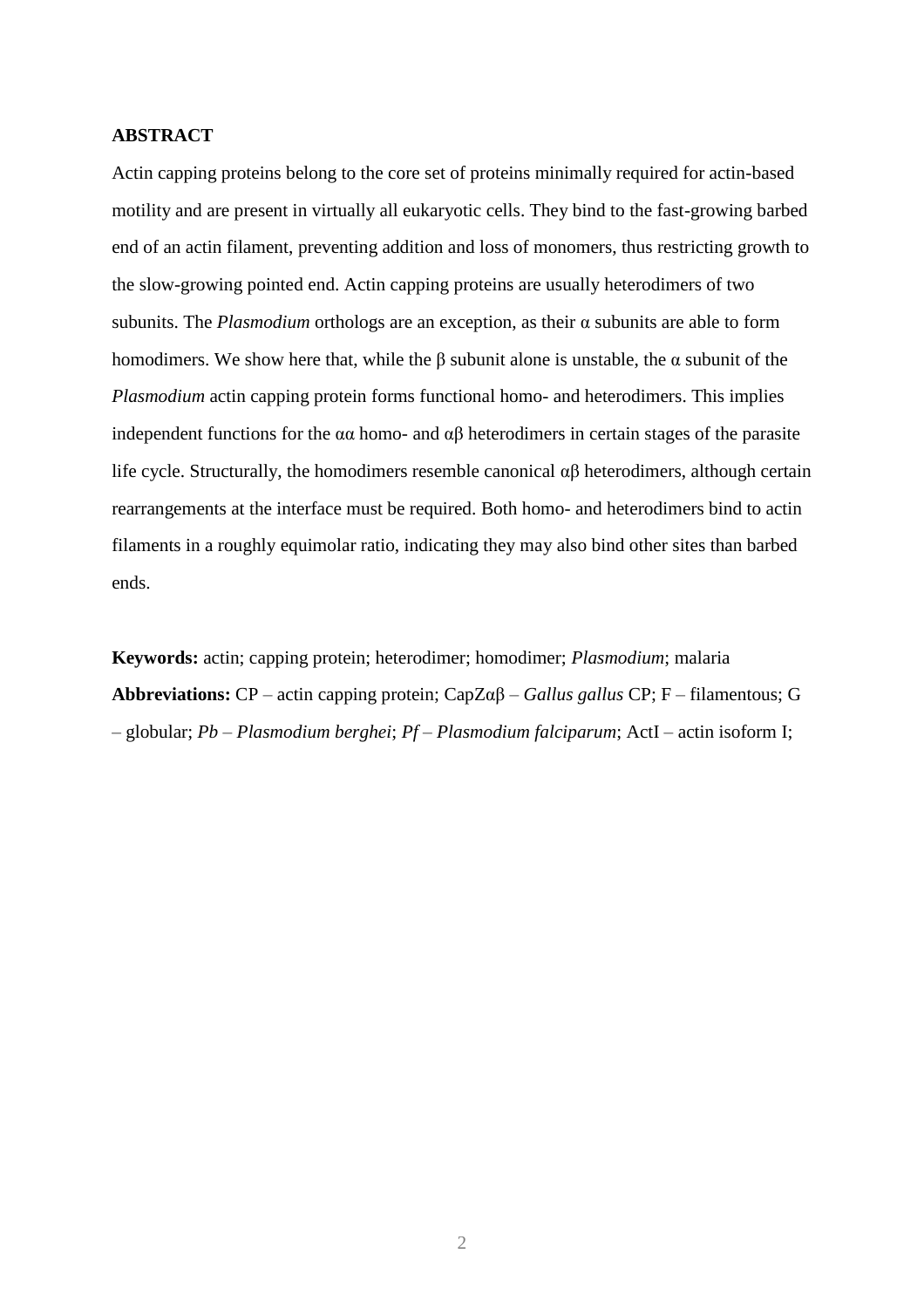#### **INTRODUCTION**

Actin, a central component of the cytoskeleton, is essential for a plethora of cellular functions, including cell motility from amoeboid crawling that exploits extensive filamentous (F-)actin networks at the leading edge to the mechanistically similar intracellular dashing of pathogenic bacteria using comet tails built up of host actin [1]. The ability to form dynamic, long filaments with a defined polarity enables actin to fulfill its versatile functions. Filament dynamics in opisthokonts are regulated by >100 accessory proteins [2]. Actin capping proteins (CPs) belong to the core set of proteins needed to reconstitute actin-based motility *in vitro* [3]. CPs are found in essentially all eukaryotic organisms and cell types [4–6] and bind to F-actin barbed ends, blocking subunit exchange at the fast-growing end and limiting growth to the pointed end [6–8]. In addition, they display nucleation activity [7].

In almost all organisms investigated to date, CPs are heterodimers of two subunits [6,9]. An exception is the malaria parasite (*Plasmodium berghei*), which belongs to the phylum *Apicomplexa* [10,11]. Apicomplexan gliding is a special form of actin-based motility, and its molecular mechanisms are poorly understood. Unlike the slow amoeboid crawling, gliding is fast  $(1-3 \mu m/s)$  and does not involve notable changes in cell shape  $[12-14]$ . Most apicomplexan actins do not readily form long filaments, and their polymerization kinetics differ from canonical actins [15–21]. The lack of fine-tuning of polymerization is underlined by the minimal set of actin regulatory proteins present in *Apicomplexa* [22,23].

*Apicomplexa* also have two CP subunits. The *P. berghei* CP β subunit (*Pb*CPβ is essential for sporozoite motility in the mosquito vector [10]. However, its deletion does not influence blood-stage development in the mammalian host. Unlike *Pb*CPβ, the gene encoding the *P. berghei* CP α subunit (*Pb*CPα) is not upregulated upon sporozoite maturation [24]. Earlier, it was shown that *Pb*CPα can form homodimers, which bind to vertebrate skeletal muscle αactin [11]. Here, we set out to characterize the *Pb*CPαα homodimers as well as *Pb*CPαβ heterodimers. We show that both bind to parasite actin filaments and share a highly similar secondary and quaternary structure.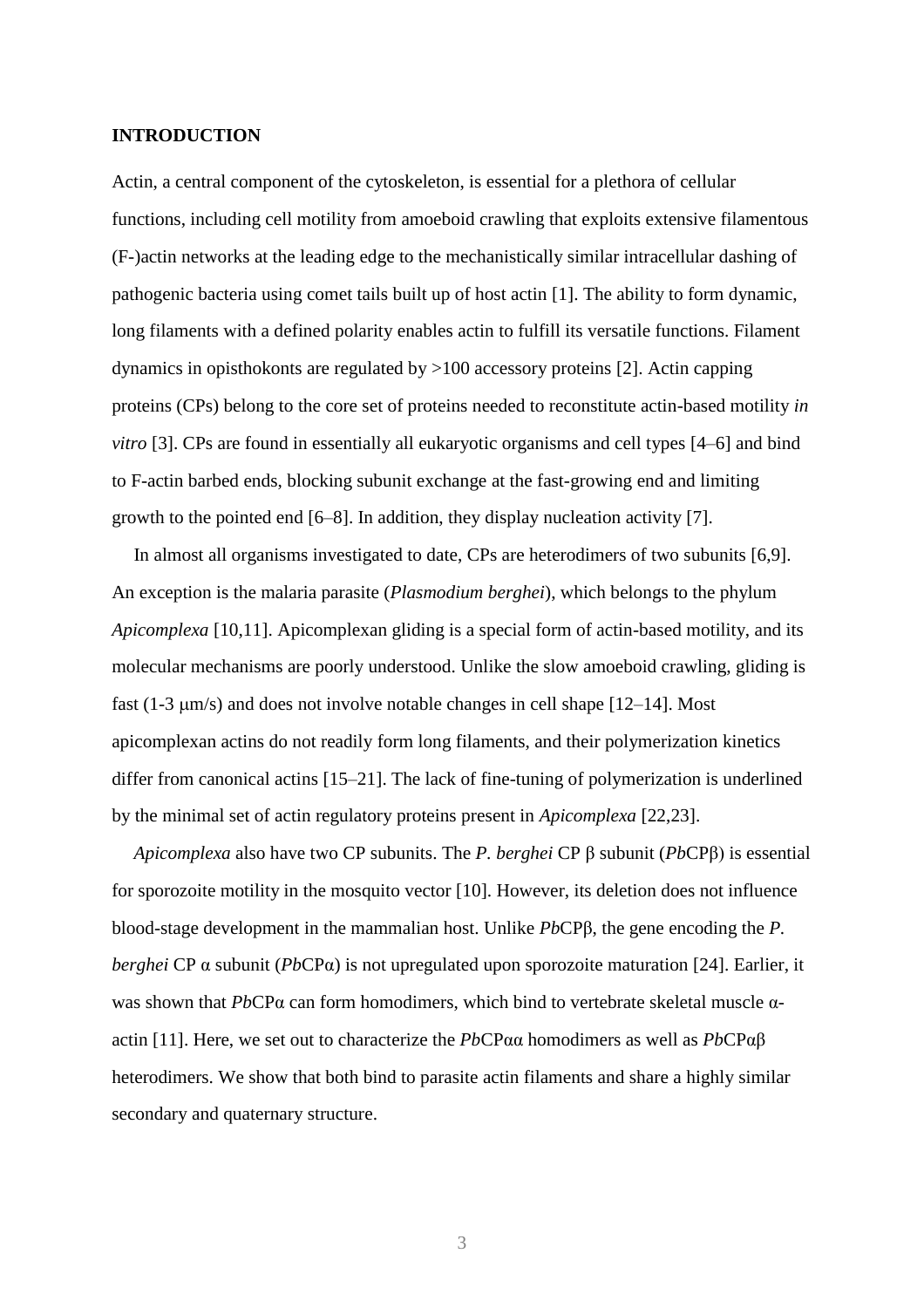#### **MATERIALS AND METHODS**

#### **Protein expression and purification**

A construct encoding *Pb*CPα (*Pb*CPαα; PlasmoDB: PBANKA\_1243100) was subcloned into the pETM-14 vector to introduce a 3C protease-cleavable N-terminal  $His<sub>6</sub>$ -tag. Amino acids 1-287 were subcloned into a pNIC-Bsa4 derivative vector to create the construct  $PbCP\alpha\alpha^{\Delta C20}$ with a C-terminal His<sub>6</sub>-tag substituting the last 20 residues (so-called α-tentacle). A PbCPαβ construct was prepared by subcloning untagged PbCPα together with a C-terminally His<sub>6</sub>tagged *Pb*CPβ (PlasmoDB: PBANKA\_1232400) into the pFastBac Dual vector. *Pb*CPαα was expressed in *Escherichia coli* BL21(DE3) RARE, while  $PbCPa\alpha^{\Delta C20}$  and *Gallus gallus* CP (CapZαβ) [9] were expressed in *E. coli* BL21(DE3) RIPL, each for 16 h at 15°C after IPTG induction in LB medium. *Pb*CPαβ was expressed using *Spodoptera frugiperda Sf*21 cells for 4 days after infection in Insect-XPRESS medium (Lonza, CH), as the heterodimer could not be expressed in soluble form in bacteria. We were unable to express the *Pb*CPβ alone.

All purification steps were performed on ice or at 4°C, unless otherwise stated. *Pb*CPαα and *Pb*CPαβ were lysed using freeze-thaw cycles in a lysis buffer containing 50 mM HEPES (pH 8.0), 400 mM NaCl, 7.5 mM imidazole, 5 mM β-ME, and 1X protease inhibitor cocktail (S8830, Sigma-Aldrich, US). All buffers for *Pb*CPαα prior to size-exclusion chromatography (SEC) were supplemented with 0.5 mM PMSF, while 5% glycerol, 50 mM arginine, and 50 mM glutamate were added to the *Pb*CPαβ buffers. Lysates were cleared by centrifugation (45000 *g*, 30 min) and loaded on HisPur Ni-NTA resin (Thermo Scientific, US). The matrix was washed with a buffer containing 50 mM HEPES (pH 8.0), 100 mM NaCl, 30 mM imidazole, and 5 mM β-ME. The proteins were eluted with 50 mM HEPES (pH 8.0), 50 mM NaCl, 250 mM imidazole, and 5 mM β-ME. The His6-tag of *Pb*CPαα was cleaved off by 3C protease digestion for 30 min and subsequently loaded on Q Sepharose FF resin (GE Healthcare, US). The flow-through fractions were collected and combined with fractions from a subsequent imidazole-free wash.  $PbCPαα<sup>ΔC20</sup>$  and  $CapZαβ$  were lysed using sonication in a lysis buffer containing 50 mM HEPES (pH 8.0), 100 mM NaCl, 5 mM imidazole, and 5 mM β-ME or 20 mM TRIS-HCl (pH 8.0), 100 mM NaCl, and 5 mM β-ME,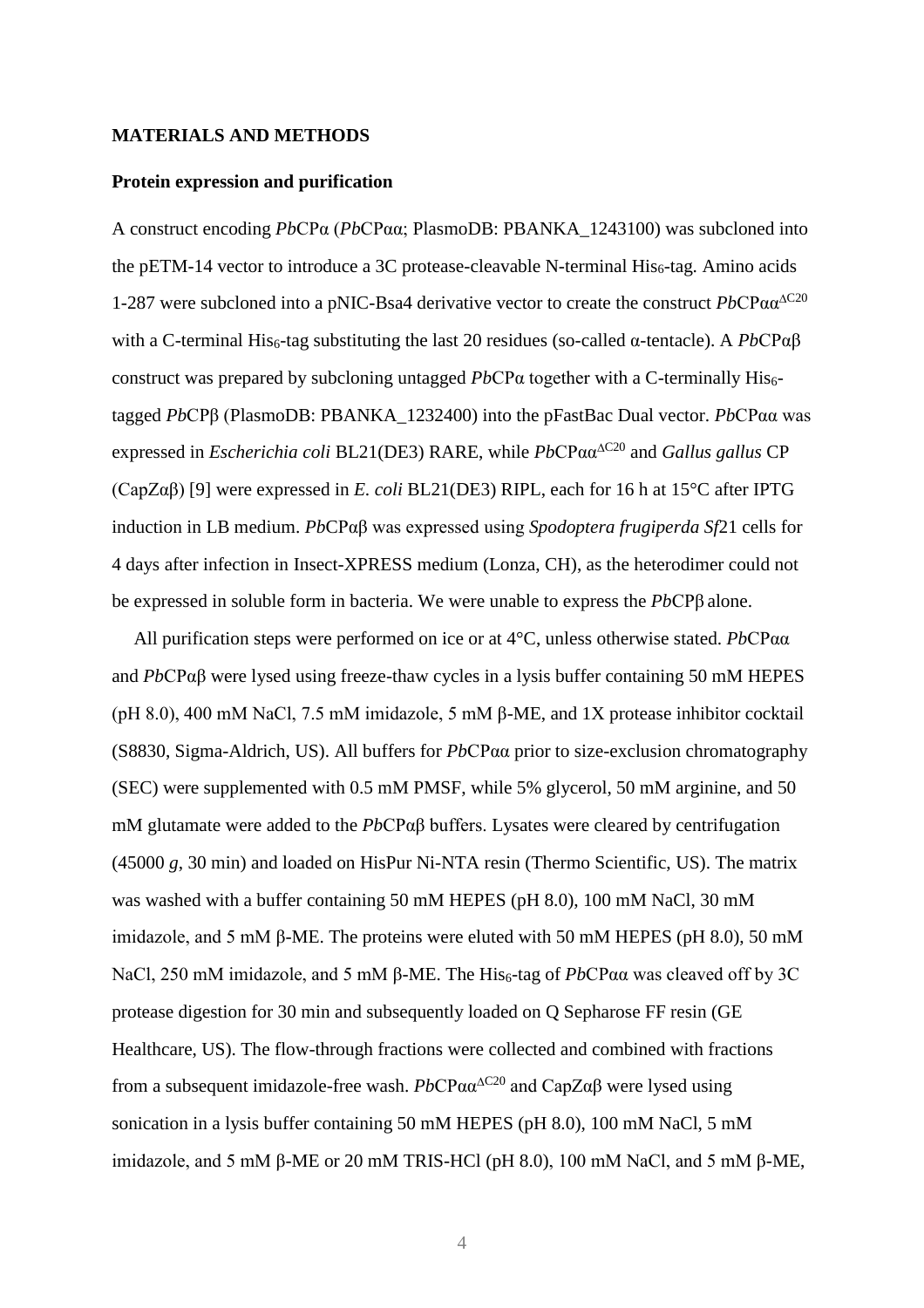respectively. 1X protease inhibitor cocktail was added to the lysis buffers. Lysates were cleared by centrifugation (45000 *g*, 30 min) and loaded on HisPur Ni-NTA resin. The matrix was washed with the lysis buffer complemented by 1 M NaCl and 20 mM imidazole followed by 50 and 30 mM imidazole for  $PbCPαα<sup>ΔC20</sup>$  and CapZαβ, respectively. After elution with 300 mM imidazole in the lysis buffer, the fractions were exchanged through a PD10 column (GE Healthcare, US) to 20 mM HEPES (pH 8.0), 20 mM NaCl, and 5 mM β-ME or 20 mM TRIS-HCl (pH 8.0), 50 mM NaCl, and 5 mM  $\beta$ -ME for  $PbCP\alpha\alpha^{\Delta C20}$  and CapZ $\alpha\beta$ , respectively. The proteins were loaded, respectively, on SP and Q Sepharose FF resins (GE Healthcare, US), washed, and eluted using 300 mM NaCl supplemented wash buffers. Fractions containing CPs were concentrated and finally purified using SEC on a Superdex 200 Increase 10/300 column (GE Healthcare, US) using a buffer containing 50 mM HEPES (pH 8.0), 100 mM NaCl, and 0.5 mM TCEP (SEC buffer). The purity of the CPs was confirmed using SDS-PAGE. *Plasmodium falciparum* actin isoform I (*Pf*ActI) was expressed and purified as previously described [18,25].

### **Molecular mass determination**

For molecular mass determination, 25 µl *Pb*CP $\alpha\alpha$  (4.5 mg/ml) or *Pb*CP $\alpha\alpha^{\Delta C20}$  (2.2 mg/ml) were applied to a Superdex 200 Increase 10/300 column, equilibrated with 50 mM HEPES (pH 8.5), 450 mM NaCl, and 0.5 mM TCEP, at a flow rate of 0.5 ml/min. The system was attached to a miniDAWN TREOS multi-angle static light scattering (SLS) detector (Wyatt Technology, US) and a RI-101 differential refractometer (Shodex, US). Bovine serum albumin (Sigma-Aldrich, US) was used for calibration. Molecular weights were determined based on the measured SLS and refractive index or UV signal using the ASTRA software (Wyatt Technology, US).

#### **Folding analysis**

The CPs were dialyzed to a buffer containing 10 mM Na-phosphate (pH 8.0) and 100 mM NaF and diluted to 0.25-0.45 mg/ml. Circular dichroism (CD) spectra using synchrotron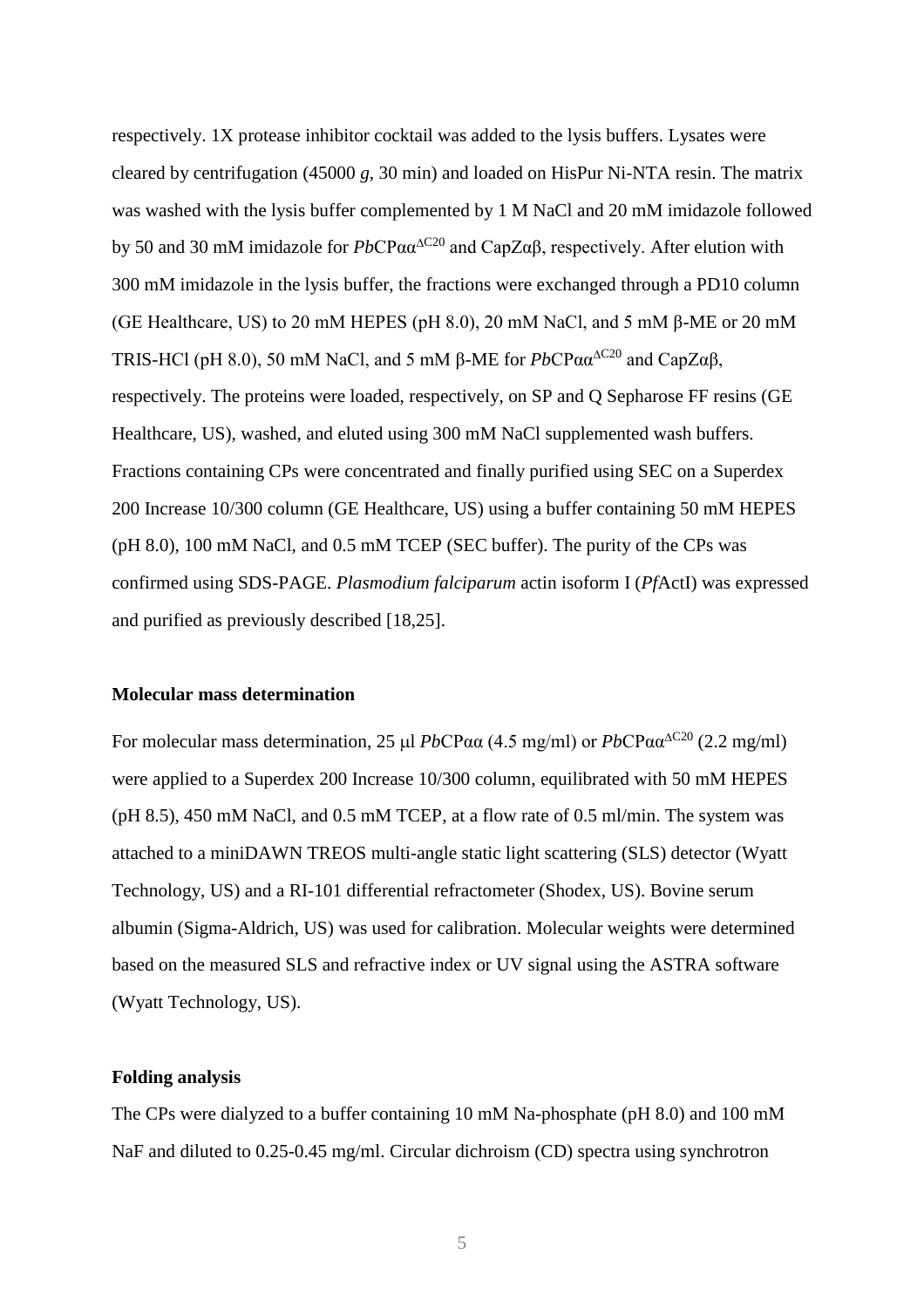radiation (SR) were measured on the AU-CD beamline at the ASTRID2 synchrotron (ISA, Aarhus, Denmark). CD spectra between 170 and 280 nm were recorded in a 0.1-mm quartz cuvette at 10°C. Smoothed SRCD spectra were deconvolved into secondary structure components with the BeStSel [26] server using data between 175 and 250 nm.

## **Thermal unfolding assays**

The CPs were diluted in SEC buffer to 0.3 mg/ml with 1X SYPRO Orange dye (Invitrogen, US). Heat denaturation was followed in triplicates on an Applied Biosystems 7500 real-time PCR system (Thermo Scientific, US) over a range of 25-89°C in 1°C/min steps. Melting temperatures  $(T_m)$  were calculated from a Boltzmann fit to the raw data.

## **Small-angle X-ray scattering and molecular modeling**

Small-angle X-ray scattering (SAXS) coupled with SEC was measured on the Diamond Light Source B21 beamline (Didcot, UK) with a Pilatus 2M detector spanning a scattering vector range of 0.0032 to 0.38 Å<sup>-1</sup>. 45 µl of  $PbCP\alpha\alpha^{\Delta C20}$  at 10 mg/ml were applied onto a Superdex 200 Increase 3.2/300 column (GE Healthcare, US) at 22°C with a 0.075 ml/min flow rate using the SEC buffer used in purification, supplemented with  $3\%$  (v/v) glycerol. Data reduction and analysis were carried out with ScÅtter [27] and the ATSAS [28] package. *Ab initio* bead models were built using DAMMIN [29] from 23 averaged DAMMIF [30] models. For further analysis, a model of  $PbCP\alpha\alpha^{\Delta C20}$  was prepared using a SWISS-MODEL [31] generated *Pb*CPαβ model as a scaffold and exchanging each subunit with a truncated  $PbC\alpha^{\Delta C20}$  monomer. The assembled model was subsequently aligned with the DAMMIN envelope using SASPY plugin [32] of PyMOL [33] and manually adjusted.

### **Actin cosedimentation assays**

The cosedimentation assays were performed as previously described [34] with minor modifications. The CPs were diluted in F-buffer  $[50 \text{ mM KC}$ ,  $4 \text{ mM MgCl}_2$ ,  $1 \text{ mM EGTA}$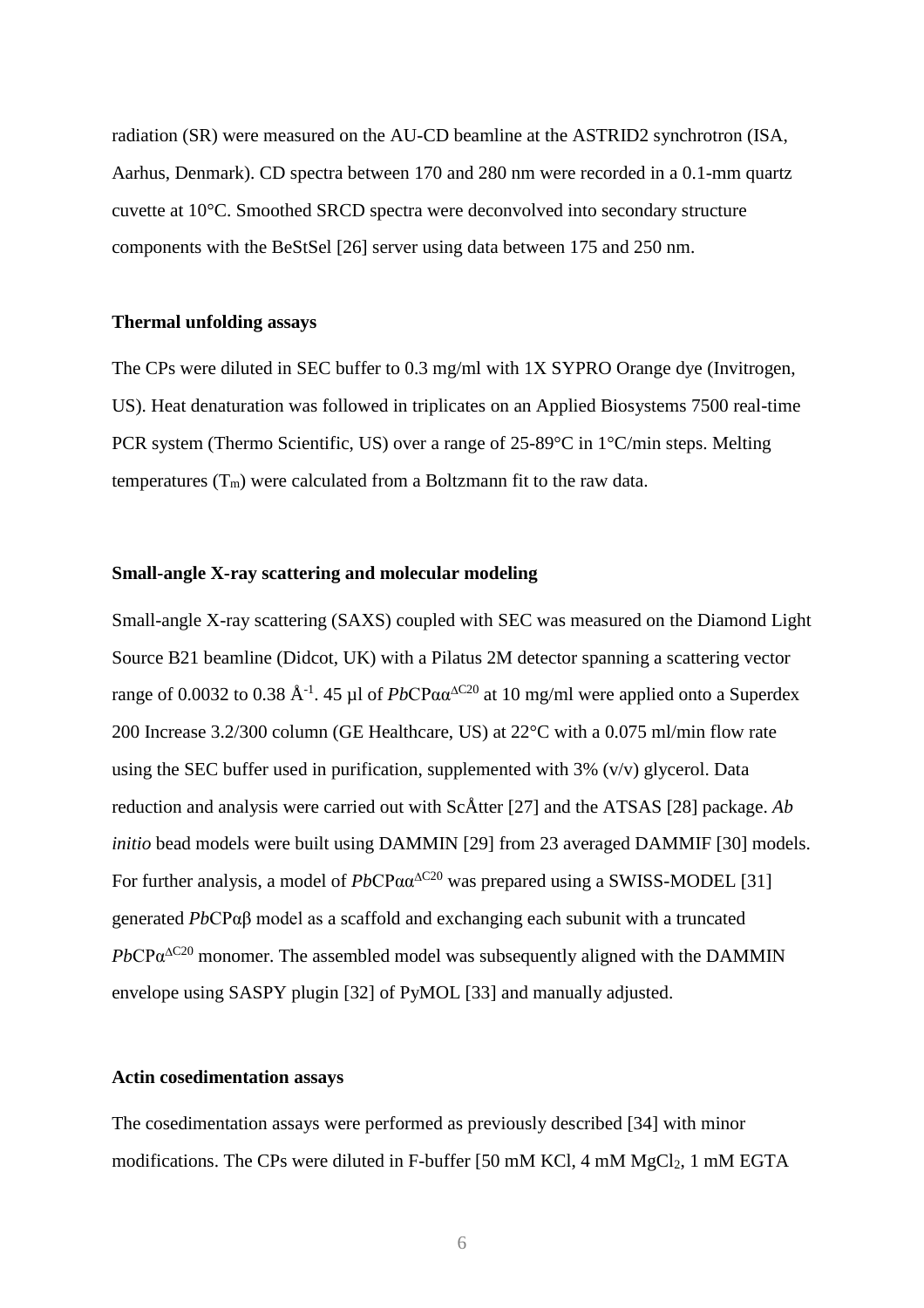(pH 8.0)] and incubated with F-*Pf*ActI for either 15 min or 8-16 h (ON) at 22°C where relevant, prior to ultracentrifugation. Globular (G-)*Pf*ActI samples were prepared in G-buffer [10 mM HEPES (pH 7.5), 0.2 mM CaCl<sub>2</sub>, 0.5 mM TCEP, 0.5 mM ATP].

#### **RESULTS AND DISCUSSION**

#### *Plasmodium* **actin capping proteins form folded homo- and heterodimers in solution**

*PbCP* $\beta$  is dispensable for parasite survival in the mammalian host [10], indicating that the  $\alpha$ subunit may function as a separate unit. Independent functions of CP subunits have not been described in any other eukaryote; recombinant expression of individual subunits typically produces insoluble protein [35], and active recombinant CP is only achieved by coexpression of both subunits [36]. Conversely, *Pb*CPα can be expressed alone in soluble form [11]. We expressed recombinantly the *Pb*CPαβ heterodimer, as well as two versions of the *Pb*CPαα homodimer; the full-length protein and a version lacking the C-terminal tentacle. Size exclusion chromatography combined with SLS indicated molecular weights of 66.44±0.13 kDa for *Pb*CP $\alpha\alpha$  and 63.55±0.13 kDa for *Pb*CP $\alpha\alpha^{\Delta C20}$  (Fig 1A). These are very close to the expected molecular weights of the full-length (72 kDa) or truncated (68 kDa) homodimer. CD spectroscopy showed that all three parasite CPs have a folded structure with secondary structure contents roughly similar to the CapZαβ heterodimer **(Fig 1B)**. The parasite CPs were profoundly less thermostable than CapZαβ with melting temperatures around 46-49°C compared to 58°C of CapZαβ **(Fig 2 and Suppl. Fig 1)**. The high initial fluorescence **(Fig 2B)** and negative unfolding signal **(Suppl. Fig 1B)** may indicate a less compact structure with more solvent-exposed hydrophobic surface in the homodimers compared to the heterodimers. The full-length homodimer was the least stable of all CPs.

We determined the solution structure of  $PbCPa\alpha^{\Delta C20}$  using SAXS (Fig 3). Ab initio model building suggests a folded molecule with 2-fold symmetry and a mushroom-like shape **(Fig 3**), which resembles the CapZα $\beta$  heterodimer. A homology model of the  $PbCPa\alpha^{\Delta C20}$ homodimer based on the crystal structure of CapZαβ [9] fits well into the SAXS envelope **(Fig 3C)** and reasonably to the raw scattering data **(Suppl. Fig. 2)**. The fits indicate that the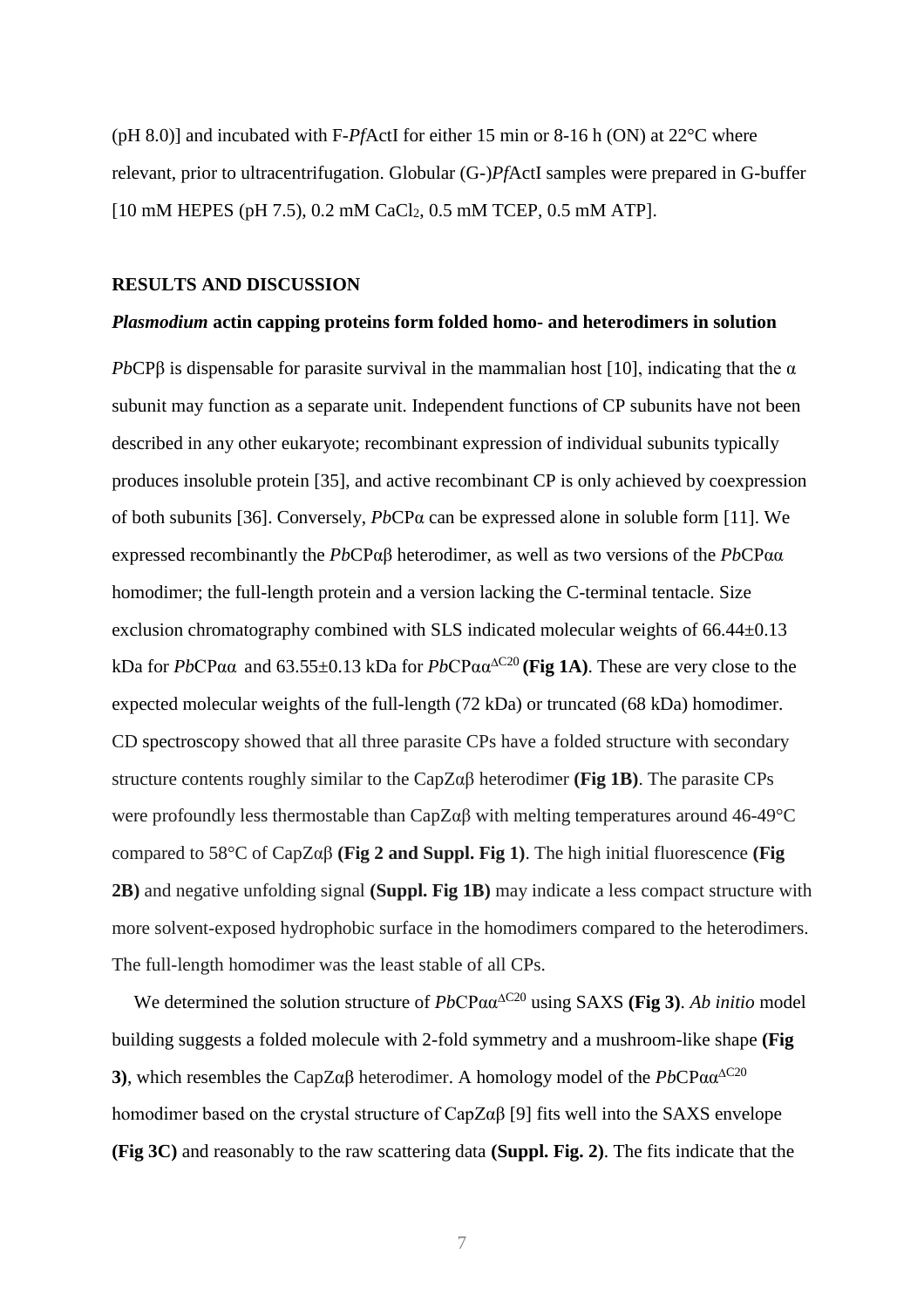homodimer in solution is somewhat longer and possibly more flexible than the homology model suggests. Based on the homology model, a *Pb*CPαα dimer would also be preferred over a monomer, as taking the subunits out of their dimer context would expose a large hydrophobic interface.

For the barbed-end capping activity, the C-terminal tentacles of each CP subunit are crucial. In CapZαβ, deletion of the α-tentacle is more detrimental for the overall function than the loss of the β-tentacle [37]. Basic residues of the α-tentacle initially interact with acidic amino acids of the penultimate and last actin protomers [38]. The mobile β-tentacle then occupies a hydrophobic pocket on the terminal protomer [38]. The residues Lys278, Lys282, and Lys290 in the  $\alpha$ -tentacle, important for actin binding in CapZ $\alpha\beta$  [38,39], are conserved in *Pb*CPα.

*Pb*CPα contains a *Plasmodium*-specific 23-residue insertion between α-helix 4 and βstrand 7 [11], which our models suggest to lie close to the C terminus and the expected actinbinding surface. Thus the orientation of the α-tentacles in the *Pb*CPαα homodimer might not be identical to the CapZαβ heterodimer. Also, α-helix 4 and β-strand 7 may have to move to accommodate this extension in the homodimer. In agreement with the thermal denaturation data, these structural rearrangements compared to  $CapZ\alpha\beta$  are likely to lead to different dimerization and actin-binding interfaces, and the role of the C terminus of the parasite protein may not be conserved. Earlier, we have described a similar parasite-specific insertion implicated in actin binding in *P*. *falciparum* profilin [40,41].

CPs are expressed throughout the *Plasmodium* life cycle [10], but the two subunits apparently have partly independent roles. Possibly, CPβ mediates microfilament capping in the mosquito stages, whereas CPα may have evolved for functions in the warm-blooded mammalian host. Notably, *Plasmodium* also has two actin isoforms, of which actin II has specific functions during the sexual reproduction in the mosquito [17,42], whereas actin I is expressed in all stages and required for motility [12,43]. The two actin isoforms have different filament lengths and structures [17] and thus may need CPs with different binding properties. It remains to be investigated, whether the different CP dimers have different specificities towards the two actin isoforms. Higher animals express several isoforms of both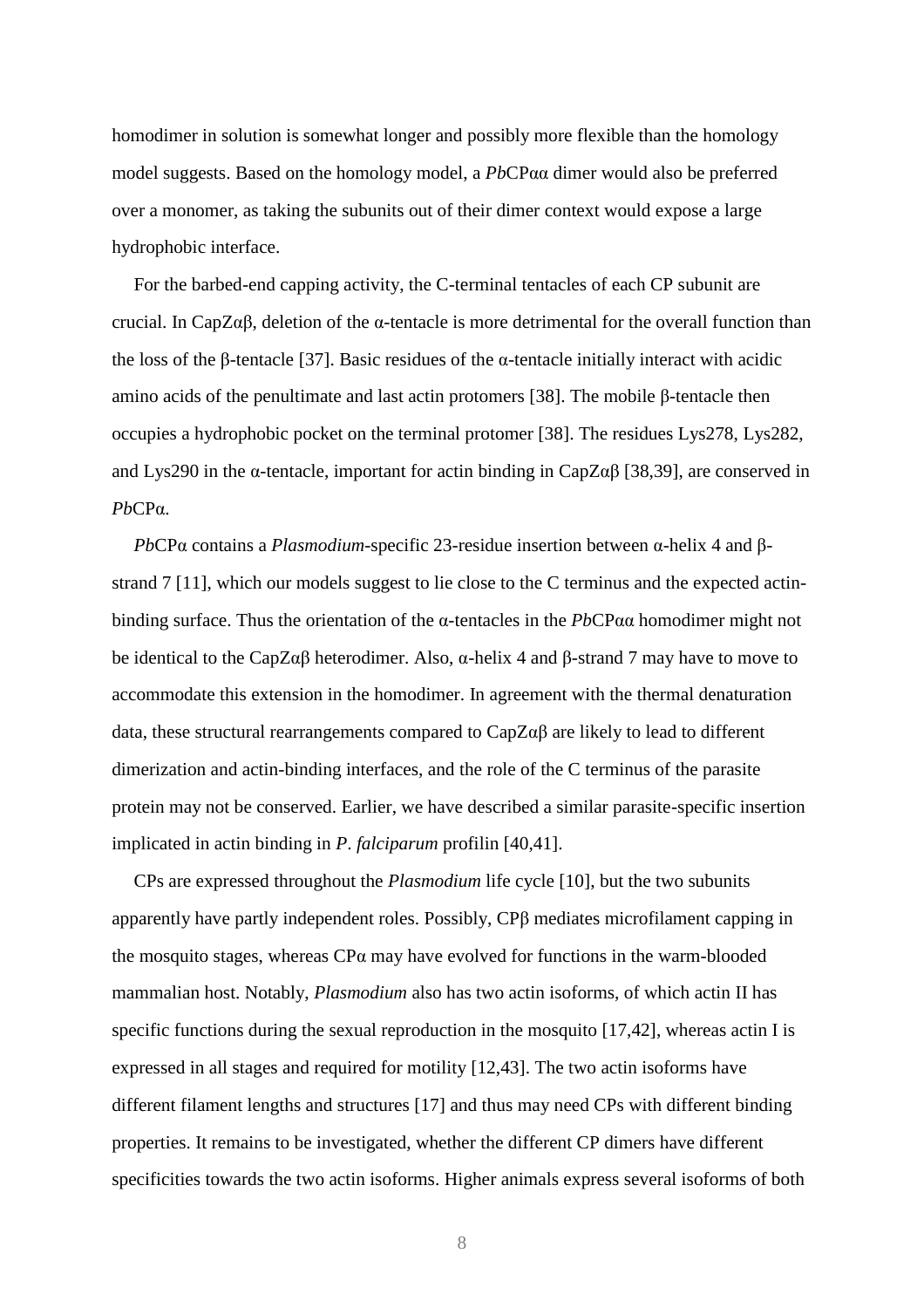CPα and CPβ with tissue-specific expression patterns [44–46]. Similarly, *Pb*CPβ was initially identified as a gene up-regulated during sporozoite maturation [24]. While the two CP subunits seem to have separate roles in *Plasmodium*, differential and tissue-specific heterodimers are established in other organisms. For instance, in mouse muscle cells, the two CPβ isoforms perform distinct functions that cannot be complemented by the other isoform [46].

# *Plasmodium* **CPαα homodimers as well as CPαβ heterodimers bind to parasite actin filaments**

The C terminus of CapZβ in the heterodimer is important for stabilizing the capping complex at the barbed end, while CapZα is mainly responsible for initial recognition and binding to the filament [37–39]. The *Pb*CPαα homodimer binds to vertebrate skeletal muscle actin filaments [11], but so far, no studies have been undertaken using parasite actins. Therefore, we set out to test whether the *Pb*CPαα homodimer interacts with *Pf*ActI filaments. Surprisingly, CapZαβ did not significantly cosediment with *Pf*ActI **(Fig 4A)**, whereas *Pb*CPαβ and both the full-length and truncated *Pb*CPαα homodimers were present in the pellet fractions in an apparently equimolar ratio to actin, confirming their binding to parasite F-actin and suggesting they may bind also to the sides of filaments **(Fig 4B-D)**. Another possible reason for the high binding ratio would be the short length of the *Pf*ActI filaments [17]. In particular the full-length homodimer increased the amount of actin in the soluble fraction, indicating that it either sequesters monomers or short oligomers, or shortens the filament length such that they do not pellet anymore. The same was true also for CapZαβ, despite it not stably binding to the filaments (Fig 4A). The fact that  $PbCP\alpha\alpha^{\Delta C20}$ cosediments with parasite actin filaments suggests that the role of the  $\alpha$ -tentacle may be less pronounced in the initial recognition and stable binding of the homodimers to *Pf*ActI filaments.

Interestingly, the full-length homodimer shows a substantial amount of degradation (labeled as 'fragment' in **Fig 4C**). We have not been able to eliminate this degradation using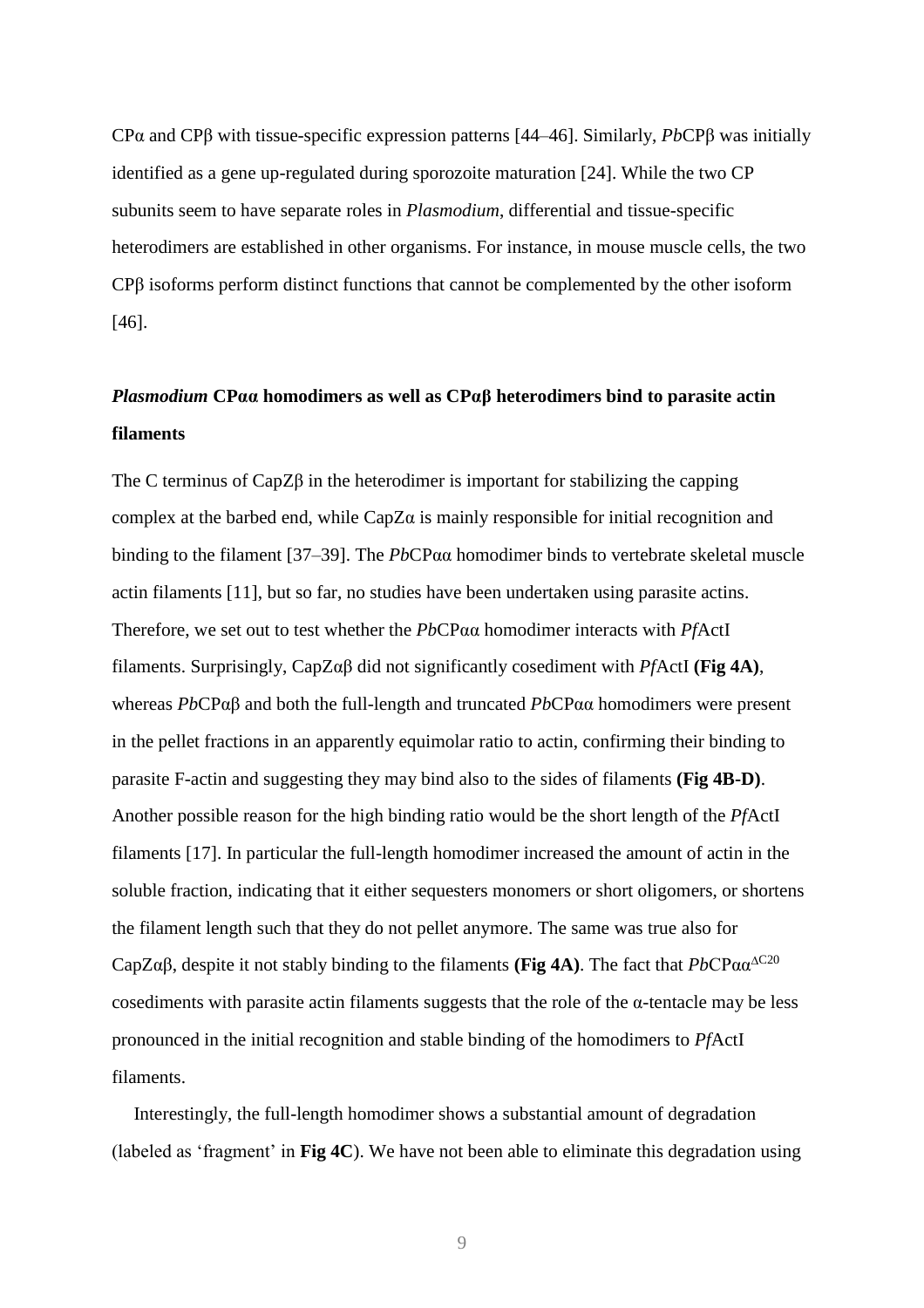protease inhibitors or mutagenesis, and the apparently same degradation product was present also in an earlier study [10]. The degradation seems to plateau at an approximate 1:1 ratio of full-length and degraded *Pb*CPαα **(Suppl. Fig 3A),** and the cleaved product corresponds roughly to our truncated  $PbCP\alpha\alpha^{\Delta C20}$  (**Suppl. Fig 3B**). This poses the question, whether the degradation of the C-terminal tentacle might be biologically relevant and required for the correct formation of the homodimer. This is supported by the higher  $T_m$  of  $PbCP\alpha\alpha^{\Delta C20}$ compared to the full-length homodimer.

## **Concluding remarks**

The CPα subunit of the malaria parasite is the first example of a CP able to form stable, functional homodimers in solution, indicating that it may have cellular functions independent of the β subunit. Although exclusively dimeric *in vitro*, we cannot exclude that *Pb*CPα could exist as a mixture of monomers and dimers *in vivo*, and α/β heterodimers very likely also have a significant role during the parasite life cycle. These remain important topics for biochemical, structural, and *in vivo* studies and may open possibilities for malaria intervention strategies. Our findings warrant future work addressing whether CP homodimers could exist and perform certain roles in other eukaryotes.

## **CONFLICT OF INTEREST**

The authors declare that they have no conflict of interest.

## **ACKNOWLEDGEMENTS**

We thank Dr. Herwig Schüler for helpful discussions and for providing the parasite CP cDNA constructs and Dr. Shuichi Takeda for the CapZαβ plasmid. We also thank Dr. Ulrich Bergmann for mass spectrometry, Dr. Arne Raasakka for SRCD data collection, and the excellent beamline support at Diamond Light Source (B21) and ISA (AU-CD).

#### **FUNDING**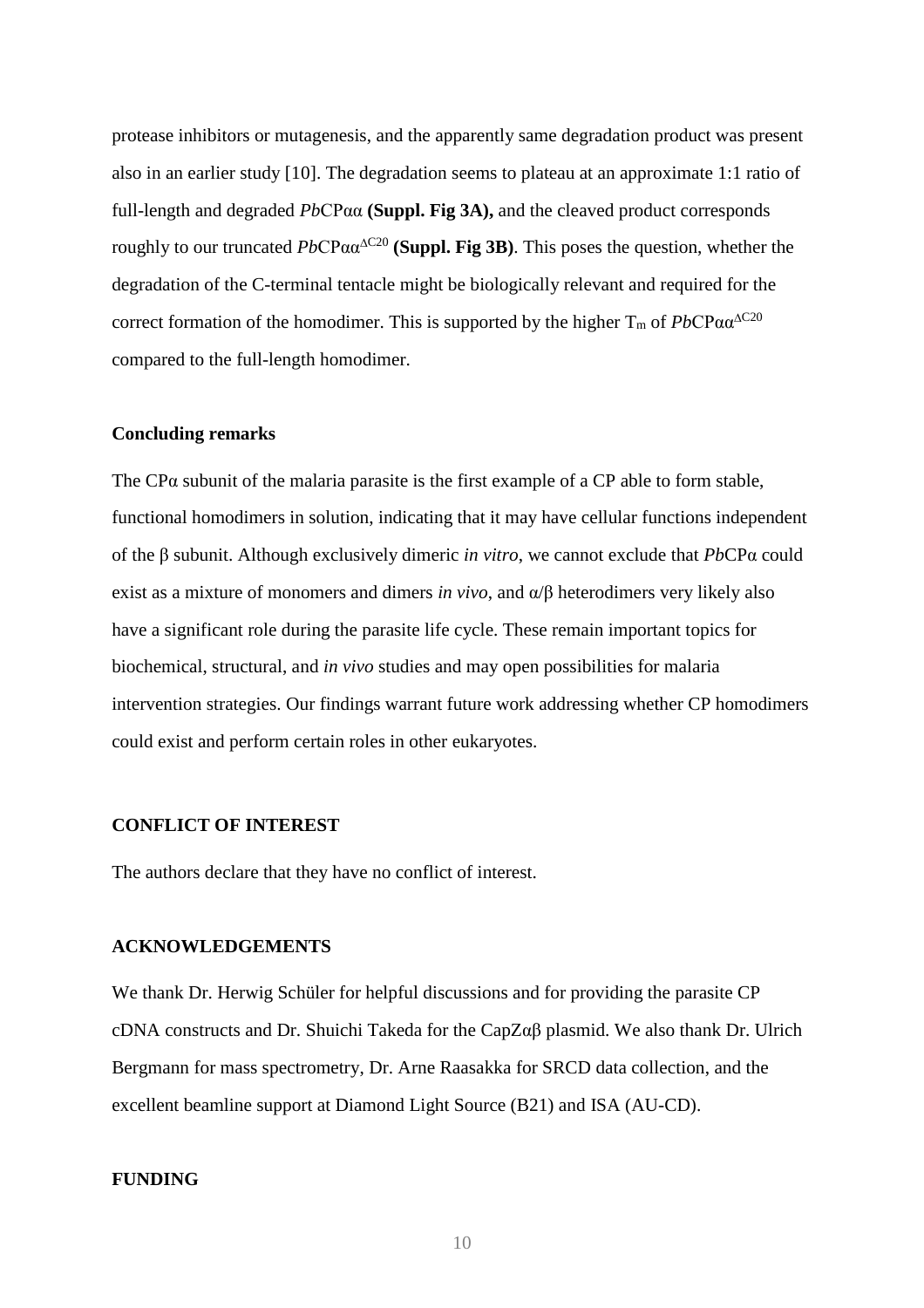This work was supported by the Academy of Finland, the Sigrid Jusélius Foundation, the

Norwegian Research Council, and the German Federal Ministry of Education and Research.

# **REFERENCES**

- [1] L.A. Cameron, P.A. Giardini, F.S. Soo, J.A. Theriot, Secrets of actin-based motility revealed by a bacterial pathogen, Nat. Rev. Mol. Cell Biol. 1 (2000) 110–119. https://doi.org/10.1038/35040061.
- [2] T.D. Pollard, J.A. Cooper, Actin, a central player in cell shape and movement, Science (80-. ). 326 (2009) 1208–1212. https://doi.org/10.1126/science.1175862.
- [3] T.P. Loisel, R. Boujemaa, D. Pantaloni, M.F. Cartier, Reconstitution of actin-based motility of Listeria and Shigella using pure proteins, Nature. 401 (1999) 613–616. https://doi.org/10.1038/44183.
- [4] J. Xu, J.F. Casella, T.D. Pollard, Effect of capping protein, CapZ, on the length of actin filaments and mechanical properties of actin filament networks, Cell Motil. Cytoskeleton. 42 (1999) 73–81. https://doi.org/10.1002/(SICI)1097- 0169(1999)42:1<73::AID-CM7>3.0.CO;2-Z.
- [5] J.A. Cooper, D. Sept, New Insights into Mechanism and Regulation of Actin Capping Protein, Int. Rev. Cell Mol. Biol. 267 (2008) 183–206. https://doi.org/10.1016/S1937- 6448(08)00604-7.
- [6] M.A. Wear, J.A. Cooper, Capping protein: New insights into mechanism and regulation, Trends Biochem. Sci. 29 (2004) 418–428. https://doi.org/10.1016/j.tibs.2004.06.003.
- [7] J.E. Caldwell, S.G. Heiss, V. Mermall, J.A. Cooper, Effects of CapZ, an Actin Capping Protein of Muscle, on the Polymerization of Actin, Biochemistry. 28 (1989) 8506–8514. https://doi.org/10.1021/bi00447a036.
- [8] J.A. Cooper, T.D. Pollard, Effect of Capping Protein on the Kinetics of Actin Polymerization, Biochemistry. 24 (1985) 793–799. https://doi.org/10.1021/bi00324a039.
- [9] A. Yamashita, K. Maeda, Y. Maéda, Crystal structure of CapZ: Structural basis for actin filament barbed end capping, EMBO J. 22 (2003) 1529–1538. https://doi.org/10.1093/emboj/cdg167.
- [10] M. Ganter, H. Schüler, K. Matuschewski, Vital role for the Plasmodium actin capping protein (CP) beta-subunit in motility of malaria sporozoites, Mol. Microbiol. 74 (2009) 1356–1367. https://doi.org/10.1111/j.1365-2958.2009.06828.x.
- [11] M. Ganter, Z. Rizopoulos, H. Schüler, K. Matuschewski, Pivotal and distinct role for Plasmodium actin capping protein alpha during blood infection of the malaria parasite, Mol. Microbiol. 96 (2015) 84–94. https://doi.org/10.1111/mmi.12922.
- [12] M.B. Heintzelman, Cellular and Molecular Mechanics of Gliding Locomotion in Eukaryotes, Int. Rev. Cytol. 251 (2006) 79–129. https://doi.org/10.1016/S0074- 7696(06)51003-4.
- [13] S. Münter, B. Sabass, C. Selhuber-Unkel, M. Kudryashev, S. Hegge, U. Engel, J.P. Spatz, K. Matuschewski, U.S. Schwarz, F. Frischknecht, Plasmodium Sporozoite Motility Is Modulated by the Turnover of Discrete Adhesion Sites, Cell Host Microbe. 6 (2009) 551–562. https://doi.org/10.1016/j.chom.2009.11.007.
- [14] J.P. VANDERBERG, Studies on the Motility of Plasmodium Sporozoites, J. Protozool. 21 (1974) 527–537. https://doi.org/10.1111/j.1550-7408.1974.tb03693.x.
- [15] S. Schmitz, M. Grainger, S. Howell, L.J. Calder, M. Gaeb, J.C. Pinder, A.A. Holder, C. Veigel, Malaria parasite actin filaments are very short, J. Mol. Biol. 349 (2005) 113–125. https://doi.org/10.1016/j.jmb.2005.03.056.
- [16] K.M. Skillman, C.I. Ma, D.H. Fremont, K. Diraviyam, J.A. Cooper, D. Sept, L.D. Sibley, The unusual dynamics of parasite actin result from isodesmic polymerization, Nat. Commun. 4 (2013). https://doi.org/10.1038/ncomms3285.
- [17] J. Vahokoski, S.P. Bhargav, A. Desfosses, M. Andreadaki, E.P. Kumpula, S.M.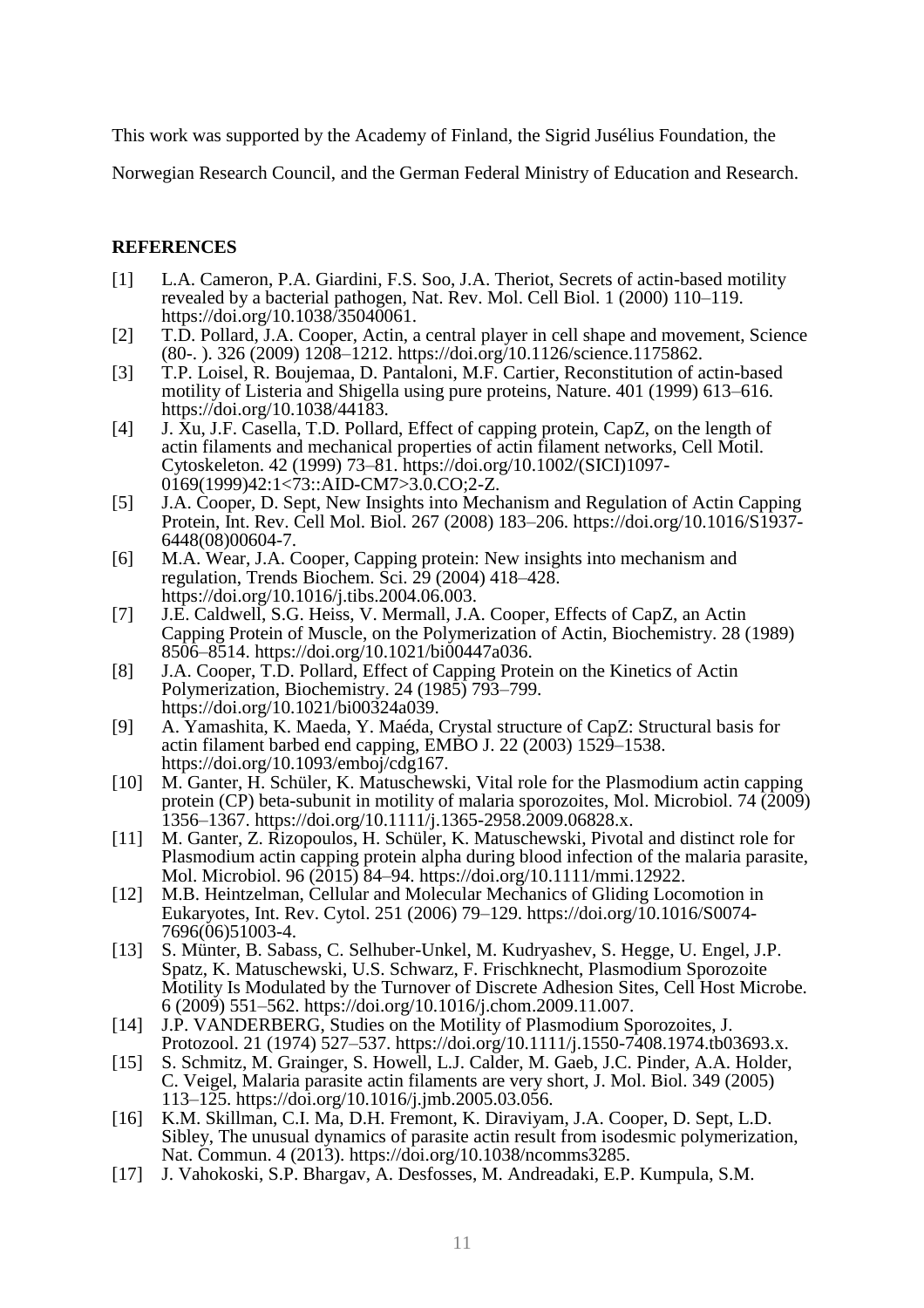Martinez, A. Ignatev, S. Lepper, F. Frischknecht, I. Sidén-Kiamos, C. Sachse, I. Kursula, Structural Differences Explain Diverse Functions of Plasmodium Actins, PLoS Pathog. 10 (2014). https://doi.org/10.1371/journal.ppat.1004091.

- [18] E.P. Kumpula, I. Pires, D. Lasiwa, H. Piirainen, U. Bergmann, J. Vahokoski, I. Kursula, Apicomplexan actin polymerization depends on nucleation, Sci. Rep. 7  $(2017)$  1–10. https://doi.org/10.1038/s41598-017-11330-w.
- [19] E.P. Kumpula, A.J. Lopez, L. Tajedin, H. Han, I. Kursula, Atomic view into plasmodium actin polymerization, ATP hydrolysis, and fragmentation, PLoS Biol. 17 (2019). https://doi.org/10.1371/journal.pbio.3000315.
- [20] H. Lu, P.M. Fagnant, K.M. Trybus, Unusual dynamics of the divergent malaria parasite PfAct1 actin filament, Proc. Natl. Acad. Sci. U. S. A. 116 (2019) 20418– 20427. https://doi.org/10.1073/pnas.1906600116.
- [21] S. Pospich, E.P. Kumpula, J. Von Der Ecken, J. Vahokoski, I. Kursula, S. Raunser, Near-atomic structure of jasplakinolide-stabilized malaria parasite F-actin reveals the structural basis of filament instability, Proc. Natl. Acad. Sci. U. S. A. 114 (2017) 10636–10641. https://doi.org/10.1073/pnas.1707506114.
- [22] J.M. Sattler, M. Ganter, M. Hliscs, K. Matuschewski, H. Schüler, Actin regulation in the malaria parasite, Eur. J. Cell Biol. 90 (2011) 966–971. https://doi.org/10.1016/j.ejcb.2010.11.011.
- [23] E.P. Kumpula, I. Kursula, Towards a molecular understanding of the apicomplexan actin motor: On a road to novel targets for malaria remedies?, Acta Crystallogr. Sect. FStructural Biol. Commun. 71 (2015) 500–513. https://doi.org/10.1107/S2053230X1500391X.
- [24] K. Matuschewski, J. Ross, S.M. Brown, K. Kaiser, V. Nussenzweig, S.H.I. Kappe, Infectivity-associated changes in the transcriptional repertoire of the malaria parasite sporozoite stage, J. Biol. Chem. 277 (2002) 41948–41953. https://doi.org/10.1074/jbc.M207315200.
- [25] A. Ignatev, S.P. Bhargav, J. Vahokoski, P. Kursula, I. Kursula, The lasso segment is required for functional dimerization of the Plasmodium formin 1 FH2 domain, PLoS One. 7 (2012). https://doi.org/10.1371/journal.pone.0033586.
- [26] A. Micsonai, F. Wien, L. Kernya, Y.H. Lee, Y. Goto, M. Réfrégiers, J. Kardos, Accurate secondary structure prediction and fold recognition for circular dichroism spectroscopy, Proc. Natl. Acad. Sci. U. S. A. 112 (2015) E3095–E3103. https://doi.org/10.1073/pnas.1500851112.
- [27] S. Förster, L. Apostol, W. Bras, Scatter: Software for the analysis of nano-and mesoscale small-angle scattering, J. Appl. Crystallogr. 43 (2010) 639–646. https://doi.org/10.1107/S0021889810008289.
- [28] D. Franke, M. V. Petoukhov, P. V. Konarev, A. Panjkovich, A. Tuukkanen, H.D.T. Mertens, A.G. Kikhney, N.R. Hajizadeh, J.M. Franklin, C.M. Jeffries, D.I. Svergun, ATSAS 2.8: A comprehensive data analysis suite for small-angle scattering from macromolecular solutions, J. Appl. Crystallogr. 50 (2017) 1212–1225. https://doi.org/10.1107/S1600576717007786.
- [29] D.I. Svergun, Restoring low resolution structure of biological macromolecules from solution scattering using simulated annealing, Biophys. J. 76 (1999) 2879–2886. https://doi.org/10.1016/S0006-3495(99)77443-6.
- [30] D. Franke, D.I. Svergun, DAMMIF, a program for rapid ab-initio shape determination in small-angle scattering, J. Appl. Crystallogr. 42 (2009) 342–346. https://doi.org/10.1107/S0021889809000338.
- [31] A. Waterhouse, M. Bertoni, S. Bienert, G. Studer, G. Tauriello, R. Gumienny, F.T. Heer, T.A.P. De Beer, C. Rempfer, L. Bordoli, R. Lepore, T. Schwede, SWISS-MODEL: Homology modelling of protein structures and complexes, Nucleic Acids Res. 46 (2018) W296–W303. https://doi.org/10.1093/nar/gky427.
- [32] A. Panjkovich, D.I. Svergun, SASpy: A PyMOL plugin for manipulation and refinement of hybrid models against small angle X-ray scattering data, Bioinformatics. 32 (2016) 2062–2064. https://doi.org/10.1093/bioinformatics/btw071.
- [33] L. Schrödinger, The PyMOL Molecular Graphics System, Version 2.0, (2015).
- [34] E.P. Kumpula, I. Pires, D. Lasiwa, H. Piirainen, U. Bergmann, J. Vahokoski, I. Kursula, Apicomplexan actin polymerization depends on nucleation, Sci. Rep. 7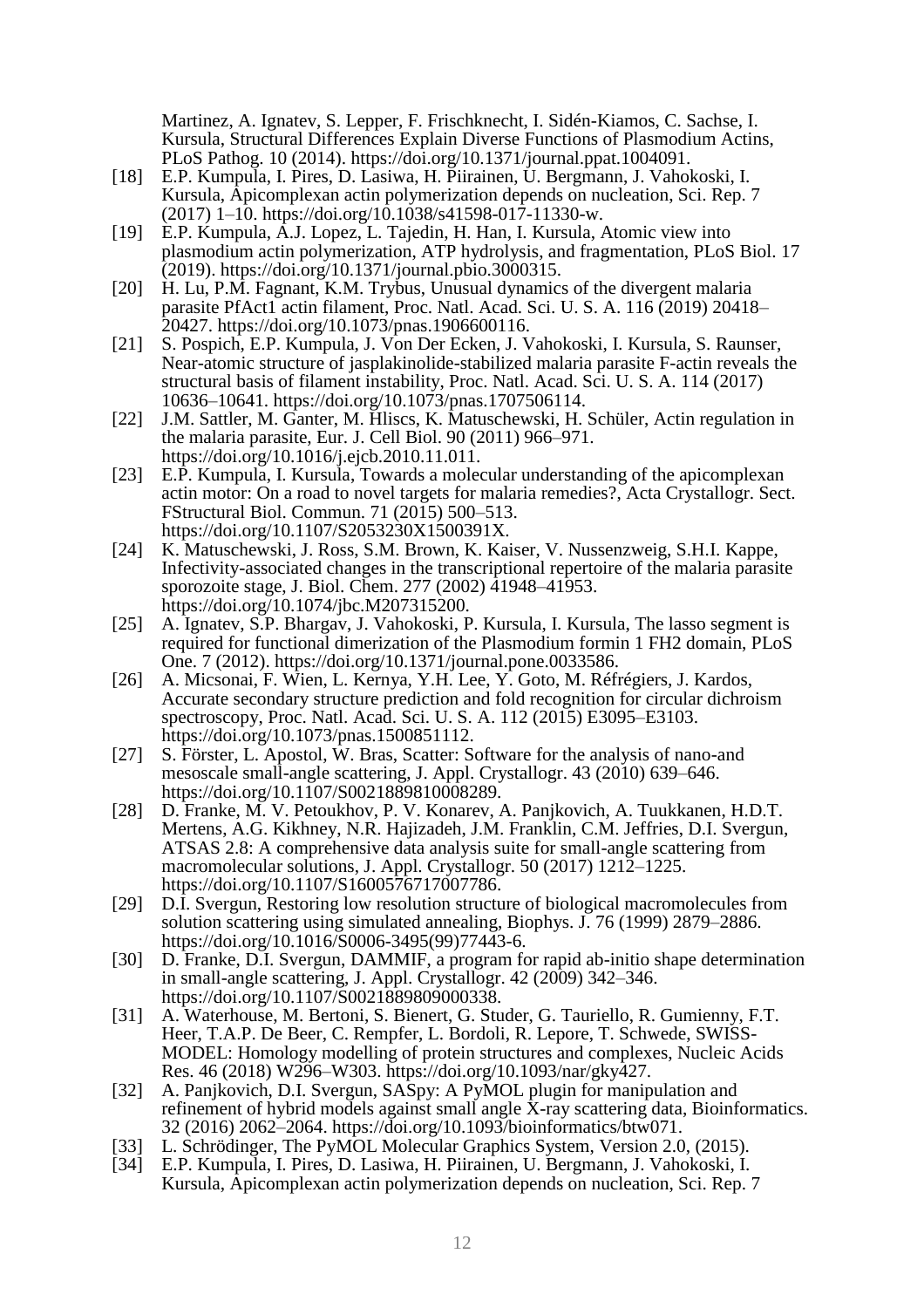(2017). https://doi.org/10.1038/s41598-017-11330-w.

- [35] K. Remmert, D. Vullhorst, H. Hinssen, In vitro refolding of heterodimeric CapZ expressed in E. coli as inclusion body protein, Protein Expr. Purif. 18 (2000) 11–19. https://doi.org/10.1006/prep.1999.1132.
- [36] Y. Soeno, H. Abe, S. Kimura, K. Maruyama, T. Obinata, Generation of functional βactinin (CapZ) in an E. coli expression system, J. Muscle Res. Cell Motil. 19 (1998) 639–646. https://doi.org/10.1023/A:1005329114263.
- [37] M.A. Wear, A. Yamashita, K. Kim, Y. Maéda, J.A. Cooper, How capping protein binds the barbed end of the actin filament, Curr. Biol. 13 (2003) 1531–1537. https://doi.org/10.1016/S0960-9822(03)00559-1.
- [38] A. Narita, S. Takeda, A. Yamashita, Y. Maéda, Structural basis of actin filament capping at the barbed-end: A cryo-electron microscopy study, EMBO J. 25 (2006) 5626–5633. https://doi.org/10.1038/sj.emboj.7601395.
- [39] T. Kim, J.A. Cooper, D. Sept, The Interaction of Capping Protein with the Barbed End of the Actin Filament, J. Mol. Biol. 404 (2010) 794–802. https://doi.org/10.1016/j.jmb.2010.10.017.
- [40] I. Kursula, P. Kursula, M. Ganter, S. Panjikar, K. Matuschewski, H. Schüler, Structural Basis for Parasite-Specific Functions of the Divergent Profilin of Plasmodium falciparum, Structure. 16 (2008) 1638–1648. https://doi.org/10.1016/j.str.2008.09.008.
- [41] C.A. Moreau, S.P. Bhargav, H. Kumar, K.A. Quadt, H. Piirainen, L. Strauss, J. Kehrer, M. Streichfuss, J.P. Spatz, R.C. Wade, I. Kursula, F. Frischknecht, A unique profilinactin interface is important for malaria parasite motility, PLoS Pathog. 13 (2017) e1006412. https://doi.org/10.1371/journal.ppat.1006412.
- [42] E. Deligianni, R.N. Morgan, L. Bertuccini, T.W.A. Kooij, A. Laforge, C. Nahar, N. Poulakakis, H. Schüler, C. Louis, K. Matuschewski, I. Siden-Kiamos, Critical role for a stage-specific actin in male exflagellation of the malaria parasite, Cell. Microbiol. 13  $(2011)$  1714–1730. https://doi.org/10.1111/j.1462-5822.2011.01652.x.
- [43] J.G. Wesseling, P.J.F. Snijders, P. van Someren, J. Jansen, M.A. Smits, J.G.G. Schoenmakers, Stage-specific expression and genomic organization of the actin genes of the malaria parasite Plasmodium falciparum, Mol. Biochem. Parasitol. 35 (1989) 167–176. https://doi.org/10.1016/0166-6851(89)90119-9.
- [44] E.A. Barron-Casella, M.A. Torres, S.W. Scherer, H.H.Q. Heng, L.C. Tsui, J.F. Casella, Sequence analysis and chromosomal localization of human Cap Z: Conserved residues within the actin-binding domain may link Cap Z to gelsolin/severin and profilin protein families, J. Biol. Chem. 270 (1995) 21472–21479. https://doi.org/10.1074/jbc.270.37.21472.
- [45] M.C. Hart, Y.O. Korshunova, J.A. Cooper, Vertebrates have conserved capping protein α isoforms with specific expression patterns, Cell Motil. Cytoskeleton. 38 (1997) 120–132. https://doi.org/10.1002/(SICI)1097-0169(1997)38:2<120::AID-CM2>3.0.CO;2-B.
- [46] M.C. Hart, J.A. Cooper, Vertebrate isoforms of actin capping protein β have distinct functions in vivo, J. Cell Biol. 147 (1999) 1287–1298. https://doi.org/10.1083/jcb.147.6.1287.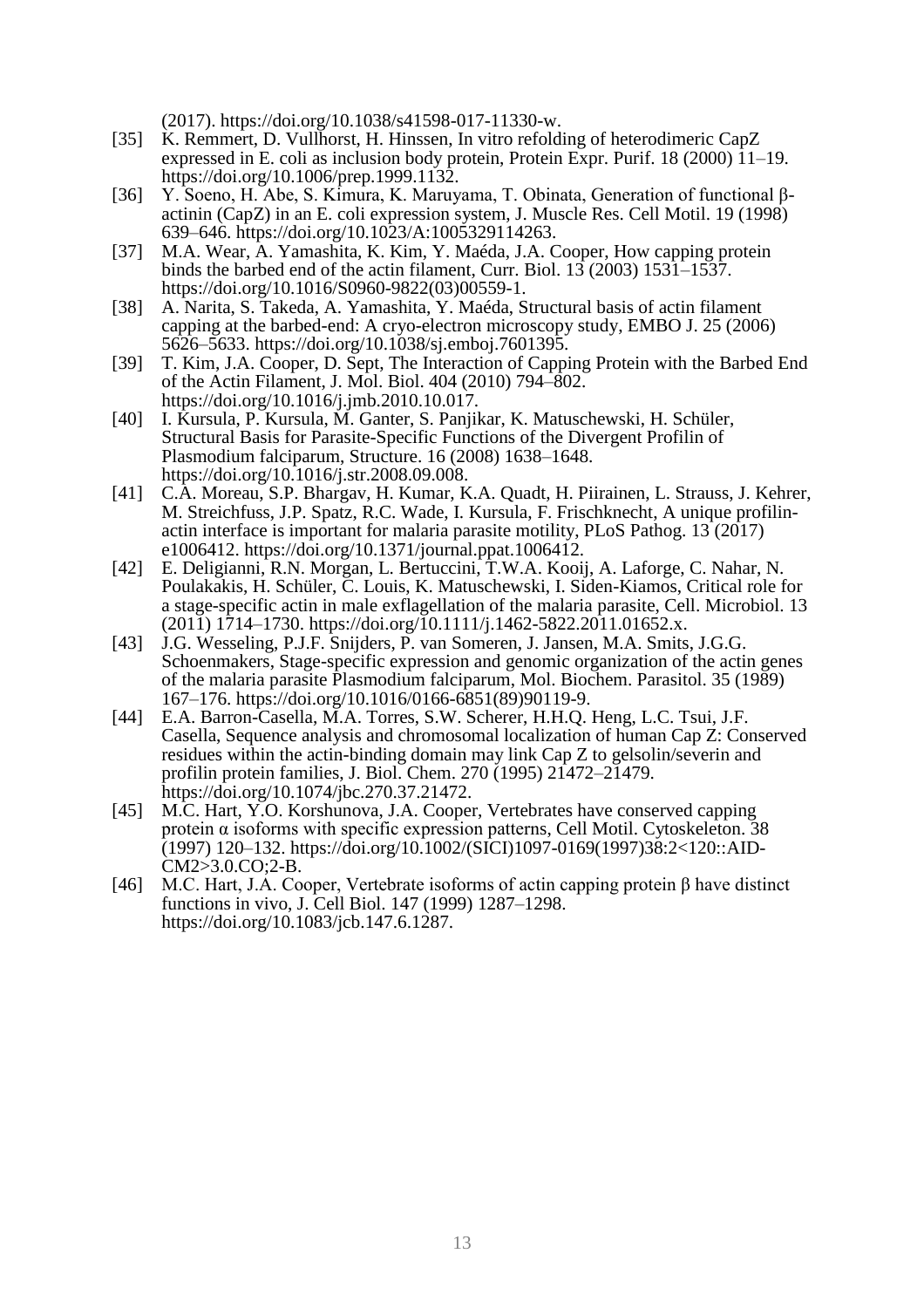

**Figure 1.** *Pb*CPα forms folded homodimers in solution. **(A)** SLS of *Pb*CPαα and  $PbCP\alpha\alpha^{\Delta C20}$ . The UV signal is denoted by a black dotted or solid line and the SLS signal in green or blue for the full-length and truncated  $PbCP\alpha\alpha$ , respectively.  $AU =$  arbitrary unit. The calculated molecular weight is 66.44±0.13 kDa for *Pb*CPαα and 63.55±0.13 kDa for *Pb*CPαα<sup>ΔC20</sup>. (**B**) SRCD spectra of CapZαβ (purple), *Pb*CPαβ (red), *Pb*CPαα (green), and  $PbCP\alpha\alpha^{\Delta C20}$  (blue). The table in the inset shows the major secondary structure components of the different CPs, as deconvolved using BeStSel.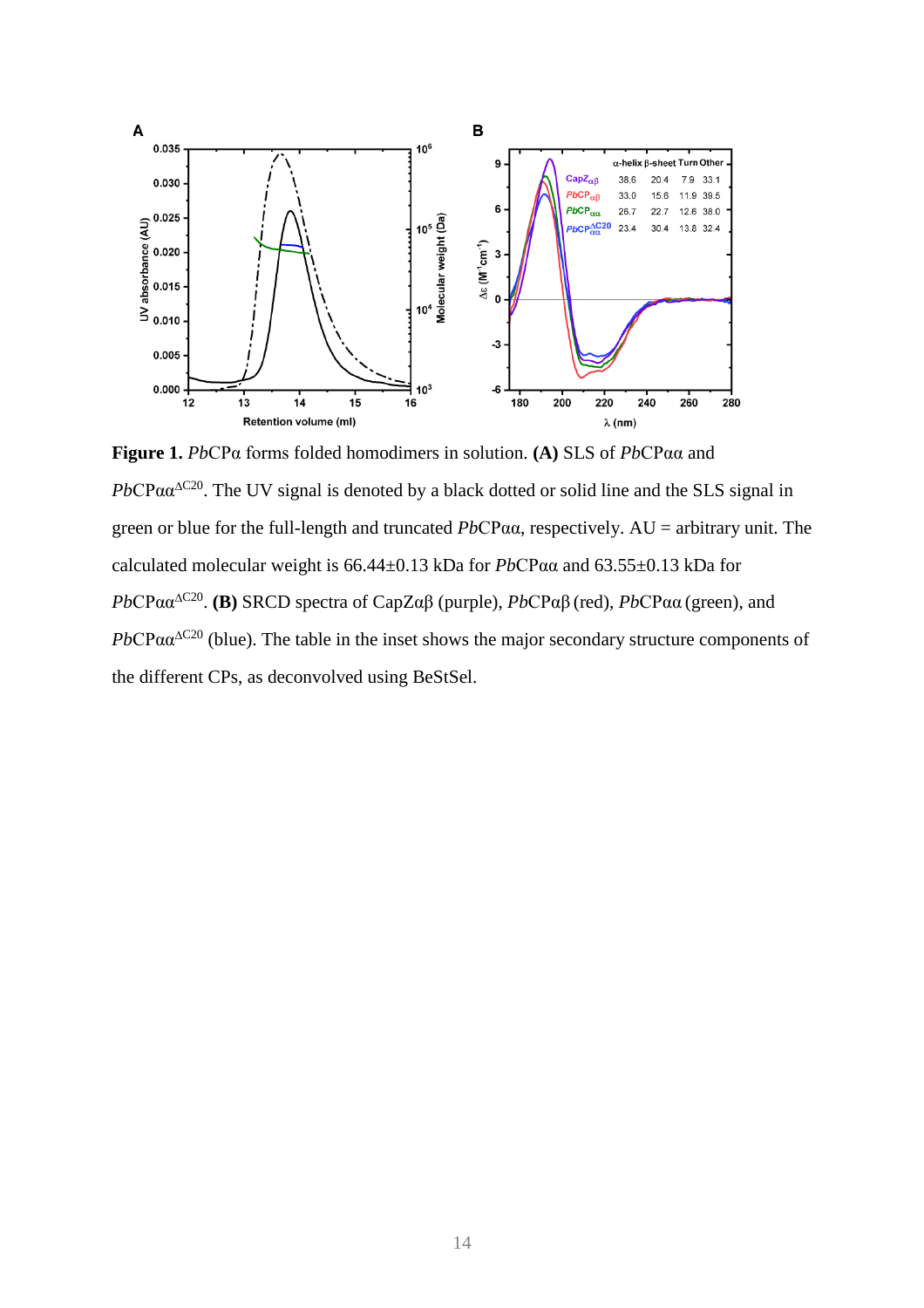

**Figure 2.** Thermal unfolding of CPs. **(A)** Normalized raw denaturation signals of the heterodimer CapZαβ (purple) and *Pb*CPαβ (red). RFU = relative fluorescence unit. **(B)**  Normalized raw denaturation signals of the homodimer  $PbCP\alpha\alpha$  (green) and  $PbCP\alpha\alpha^{\Delta C20}$ (blue). **(C)** Calculated melting temperatures  $(T_m)$  of the different CPs. The temperatures were derived from fitted Boltzmann equations. Error bars represent SD (n=3).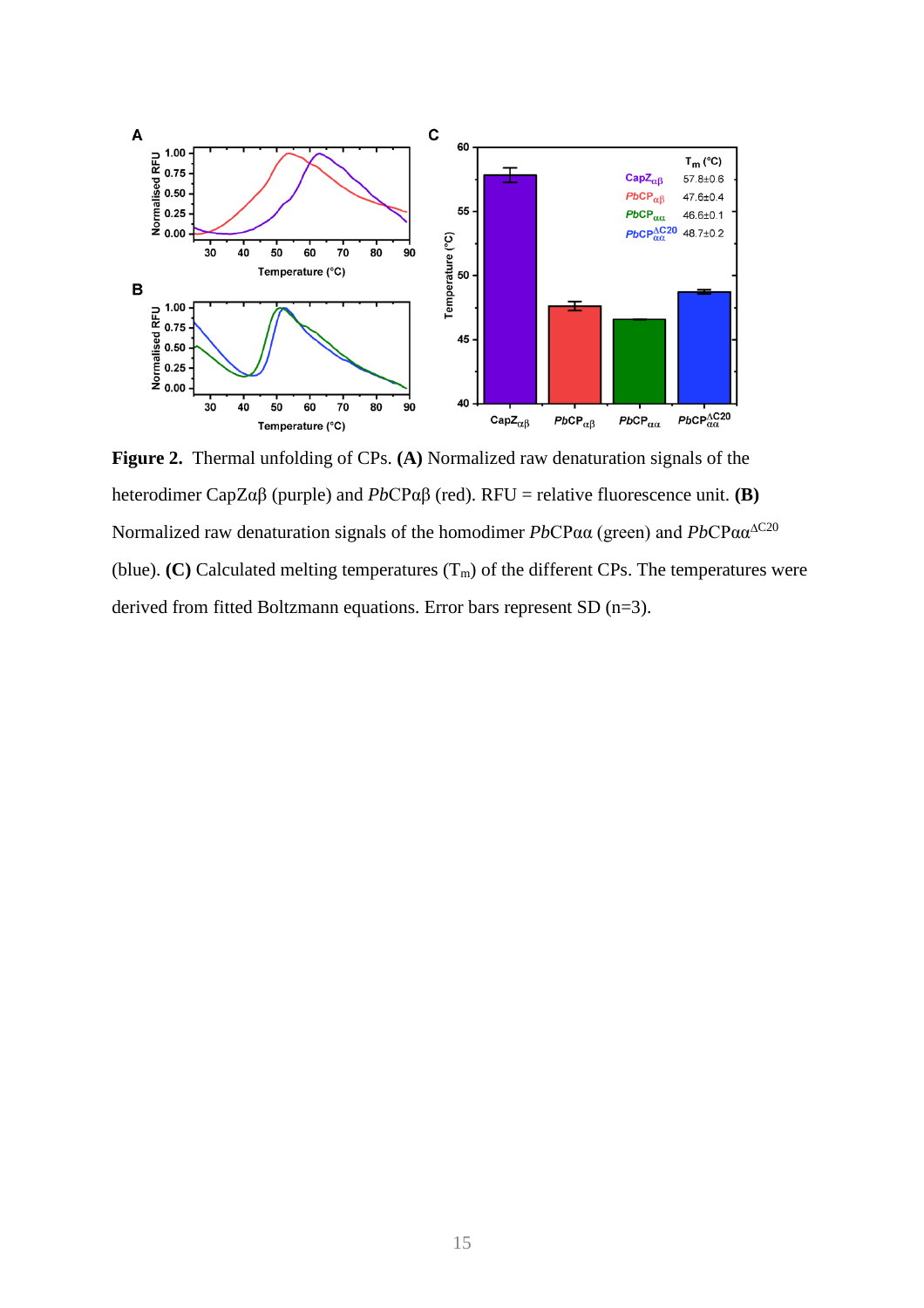

**Figure 3.** Solution structure of the  $PbCP\alpha\alpha^{\Delta C20}$  homodimer. (A) Fit of a DAMMIN *ab initio* model (black line) to the experimental scattering curve on a relative scale (light blue dots) with ScÅtter-calculated parameters and fit including the  $\chi^2$  value in the inset. The lower graph denotes weighted residual errors of the fit (black dots), where  $\Delta/\sigma = [I_{exp}(q) - I_{exp}(q)]$ c·I<sub>mod</sub>(q)]/ $\sigma$ (q). **(B)** Real-space distance distribution plot. **(C)** DAMMIN bead model (light blue envelope) superimposed with the  $PbCPa\alpha^{\Delta C20}$  homology model (cartoon).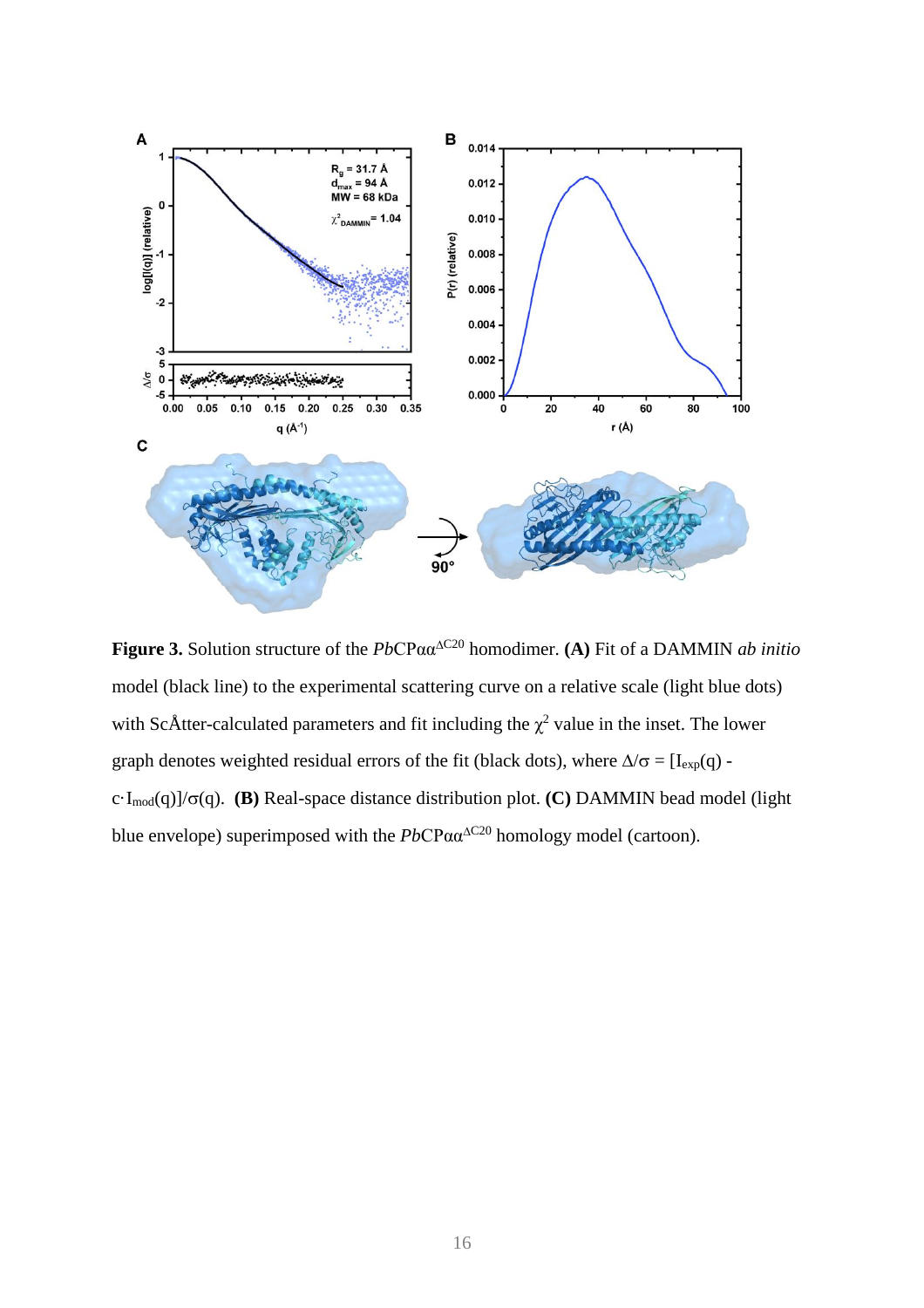

**Figure 4.** *Pb*CPs bind *Pf*ActI filaments. **(A)** CapZαβ. **(B)** *Pb*CPαβ. **(C)** *Pb*CPαα. **(D)** *Pb*CPαα<sup> $\Delta$ C20</sup>. G: G-buffer; F: F-buffer; S: supernatant; P: pellet; ON: pre-incubation of the CPs with *Pf*ActI for 8-16 h. The images have been slightly histogram adjusted for clarity.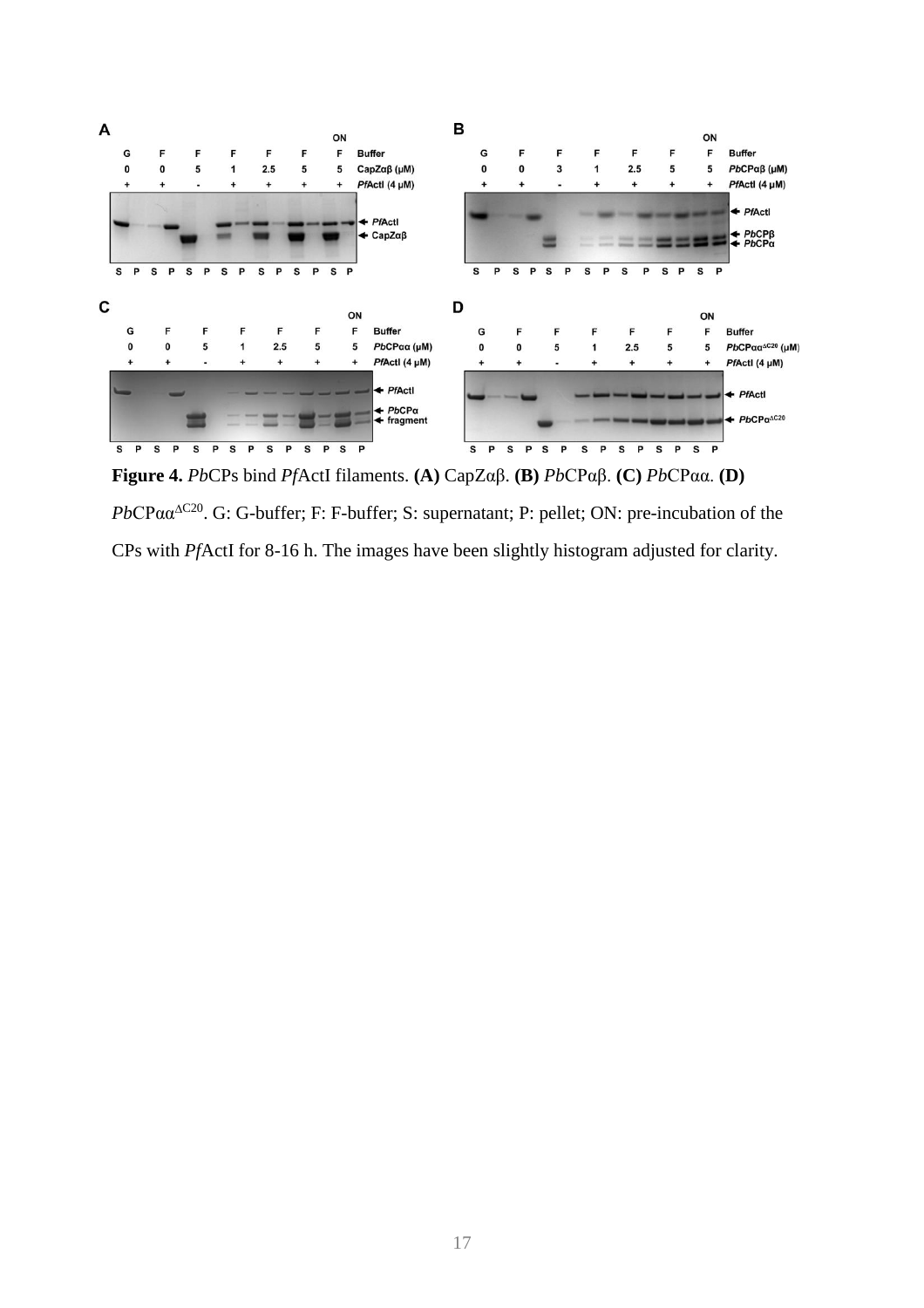# **SUPPLEMENTARY INFORMATION**

# **Functional homo- and heterodimeric actin capping proteins from the malaria parasite**

Ábris Ádám Bendes, Moon Chatterjee, Benjamin Götte, Petri Kursula, Inari Kursula

## **SUPPLEMENTARY METHODS**

#### **Label-free unfolding analysis**

Unfolding of the *Plasmodium* CPs was measured in SEC buffer on a Prometheus NT.48 instrument (NanoTemper Technologies, DE) at concentrations between 1.8 and 9.0 mg/ml using a temperature range 20-95°C at 1°C/min ramping speed. The data were analyzed using the PR.ThermControl software (NanoTemper Technologies, DE). We are grateful to Dr. Jakub Nowak for help with the Prometheus NT.48 instrument.

### **Mass spectroscopy (MS)**

Molecular weights of the *Pb*CPαα degradation products were determined using a Synapt G1 ESI-LCMS Q-TOF instrument (Waters, GB) connected to an Acquity UPLC system (Waters, GB). *Pb*CPαα was incubated on ice for a week before processing. The protein sample was diluted in 0.1% trifluoroacetic acid and eluted on a BEH  $C_4$  300 column (Waters, GB) using a 60% acetonitrile gradient in 0.1% formic acid mobile phase. Mass spectra were deconvolved using the MassLynx software with the MaxEnt 1 algorithm (Waters, GB).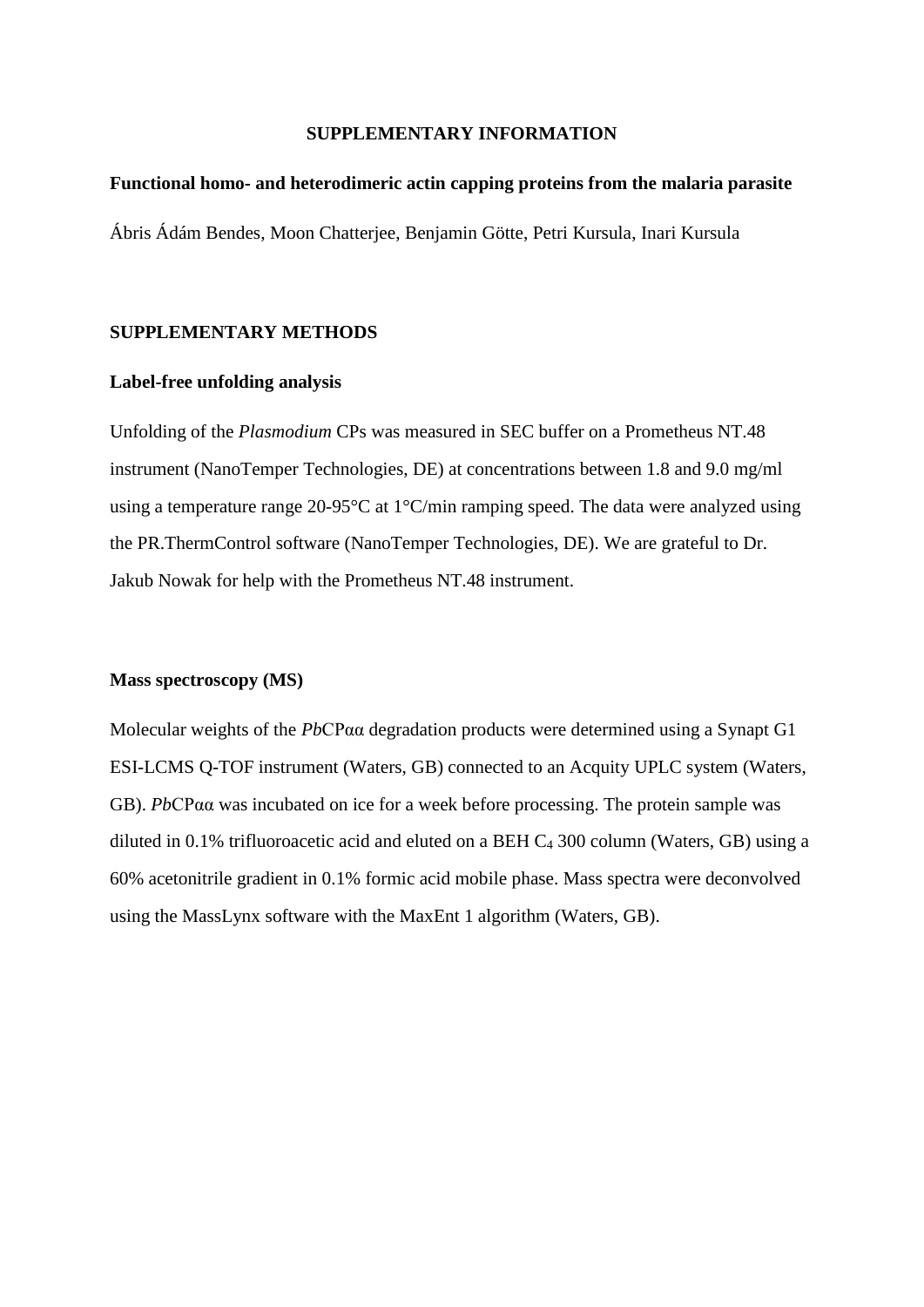## **SUPPLEMENTARY FIGURES**



**Figure S1.** Thermal denaturation of CPs. **(A)** First derivative of the ratio of the fluorescence signals during unfolding of CapZαβ (purple) and *Pb*CPαβ (red). **(B)** Denaturation signal of  $PbCP\alpha\alpha$  (green) and  $PbCP\alpha\alpha^{\Delta C20}$  (blue). **(C)** Aggregation levels during thermal ramping of CapZαβ (purple) and *Pb*CPαβ (red). AU = arbitrary unit. **(D)** Aggregation of *Pb*CPαα (green) and  $PbCPa\alpha^{\Delta C20}$  (blue).



**Figure S2.** CRYSOL [1] calculated fit of the  $PbCP\alpha\alpha^{\Delta C20}$  homology model (black line) to the experimental SAXS data (light blue dots).